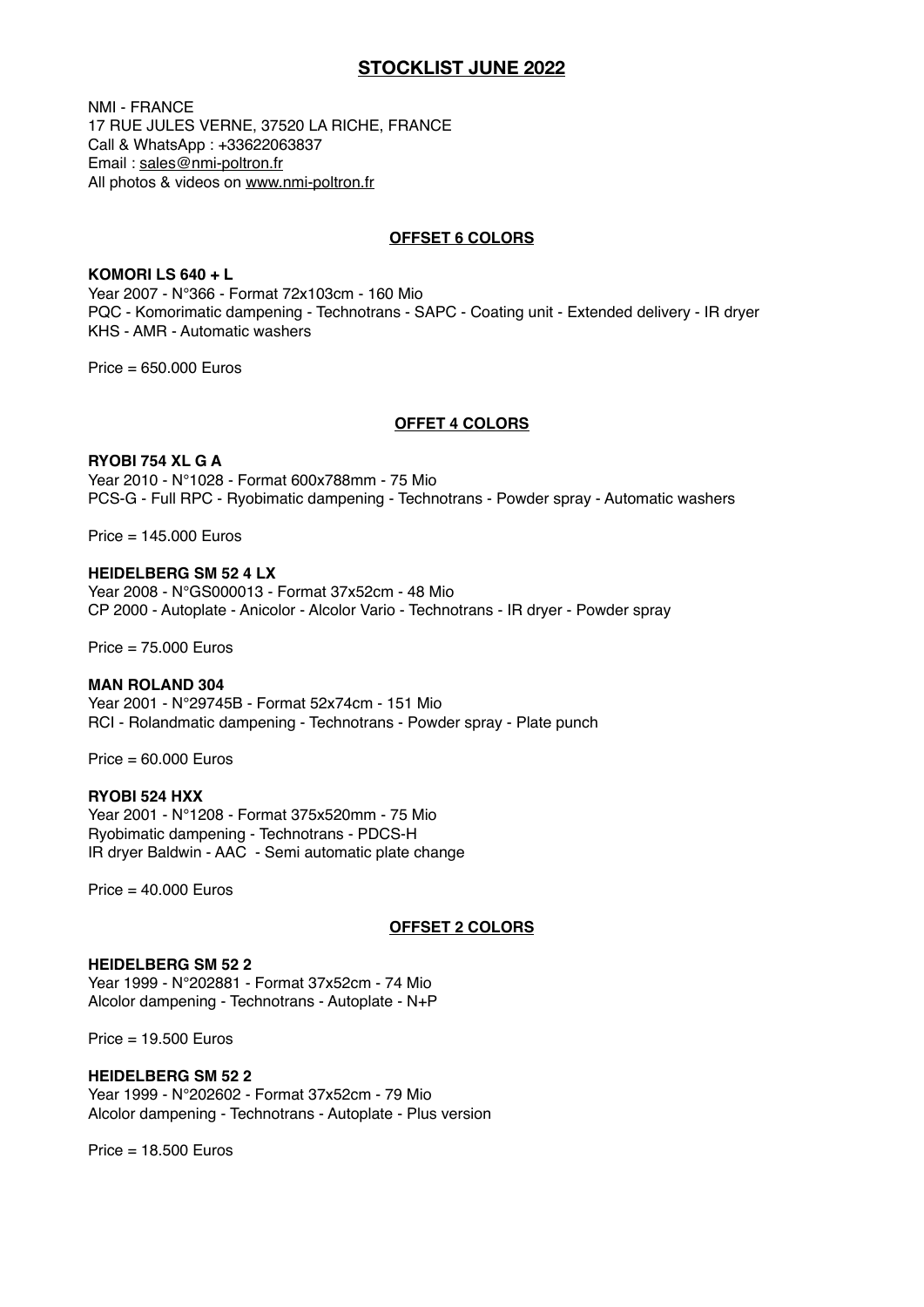## **HEIDELBERG SM 52 2**

Year 1996 - N°200355 - Format 37x52cm - 61 Mio Alcolor dampening - Technotrans - Autoplate - Plus version

Price = 17.500 Euros

## **HEIDELBERG GTOZ 52**

Year 1981 - N°673 470 - Format 36x52cm - 66 Mio Aquaprint dampening - Plus version

 $Price = 6.500 Euros$ 

## **HEIDELBERG QM 46 2**

Year 2002 - N° 964 258 - Format 32x46cm

 $Price = 2.500 Euros$ 

### **HEIDELBERG QM 46 2**

Year 2001 - N° 962 753 - Format 32x46cm

Price  $= 2.500$  Furos

## **HEIDELBERG QM 46 2**

Year 1998 - N° 959 293 - Format 32x46cm

 $Price = 1.500 Euros$ 

**ROLAND 202**  Year 1988 - N°19102B - Rolandmatic dampening

 $Price = 8,000$  Furos

## **SHINOHARA 52 2P**

Year 1996 - N°20776112 - Format 37x52cm Alcool dampening - Cooler ECO 15 - Perfecting 1+1 / 2+0 Numbering and perforating unit

 $Price = 7.500 Euros$ 

## **RYOBI 512**

Year 1994 - N°1223 - Format 365x520mm Kompac damepning

Price  $= 4.500$  Euros

## **OFFSET 1 COLOR**

## **HEIDELBERG SM 52 1** Year 1999 - Format 36x52cm - N°202762 - 69 Mio Alcolor dampening - Technotrans - Autoplate - Plus version

Price = 13.500 Euros

## **HEIDELBERG GTO 52**

Year 2000 - Format 36x52cm - N°718 567 - 22 Mio DDS dampening - Washmatic - N+P

Price = 12.000 Euros

# **HEIDELBERG KORD** Year 1977 - Format 46x64cm - N°354 949 - Grey model - long electric box

 $Price = 9.000 Euros$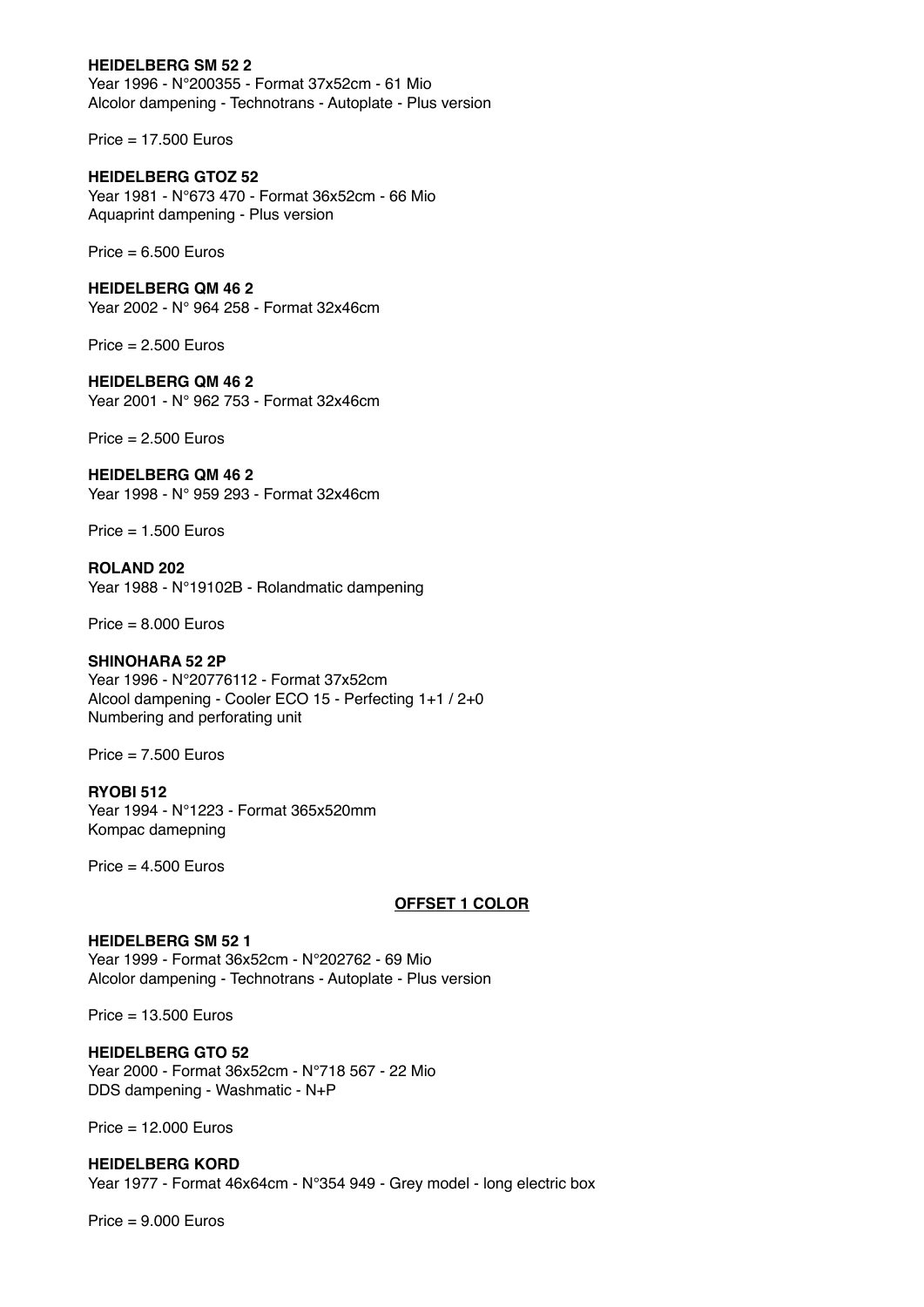## **HEIDELBERG MOE**

Year 1983 - N°603 562 - Format 48x65cm Kompac dampening

Price = 11.500 Euros

## **HEIDELBERG MO-S**

Year 1984 - N° 604 416 - Format 48x65cm Conventional dampening - Stream feeder

 $Price = 9.500 Euros$ 

**Roland 201** Year 1989 - Year 19411B

 $Price = 7.500$  Euros

# **ROLAND PRATIKA**

Year 1987 - Serie - N° 9424 - Format 46 x 65 Conventional dampening

 $Price = 2.500 Euros$ 

## **ADAST 314**

Year 1989 - N°21 276 - Format 33x48cm

Price = 700 Euros

## **LETTER PRESS**

## **HEIDELBERG SBG**

Year 1960 - N°17162 - Format 56x77cm Security standards - Machine overhauled

Price = 30.000 Euros

#### **HEIDELBERG Platen GT** Year 1959 - N°59253 - Format 34x46cm

 $Price = 6.500 Euros$ 

# **HEIDELBERG Platen GT**

Year 1960 - N°60582 - Format 34x46cm

 $Price = 6.500$  Euros

**HEIDELBERG Platen T** Year 1969 - N°170 103 - Format 26x38cm - Label system Etiprint Puricelli

Price = 13.500 Euros

## **HEIDELBERG Platen T** Year 1960 - N°125 839 - Format 26x38cm - Label system Etiprint Puricelli

Price = 11.500 Euros

#### **HEIDELBERG Platen T** Year 1967 - N°167797 - Format 26x38cm

 $Price = 1.500$  Euros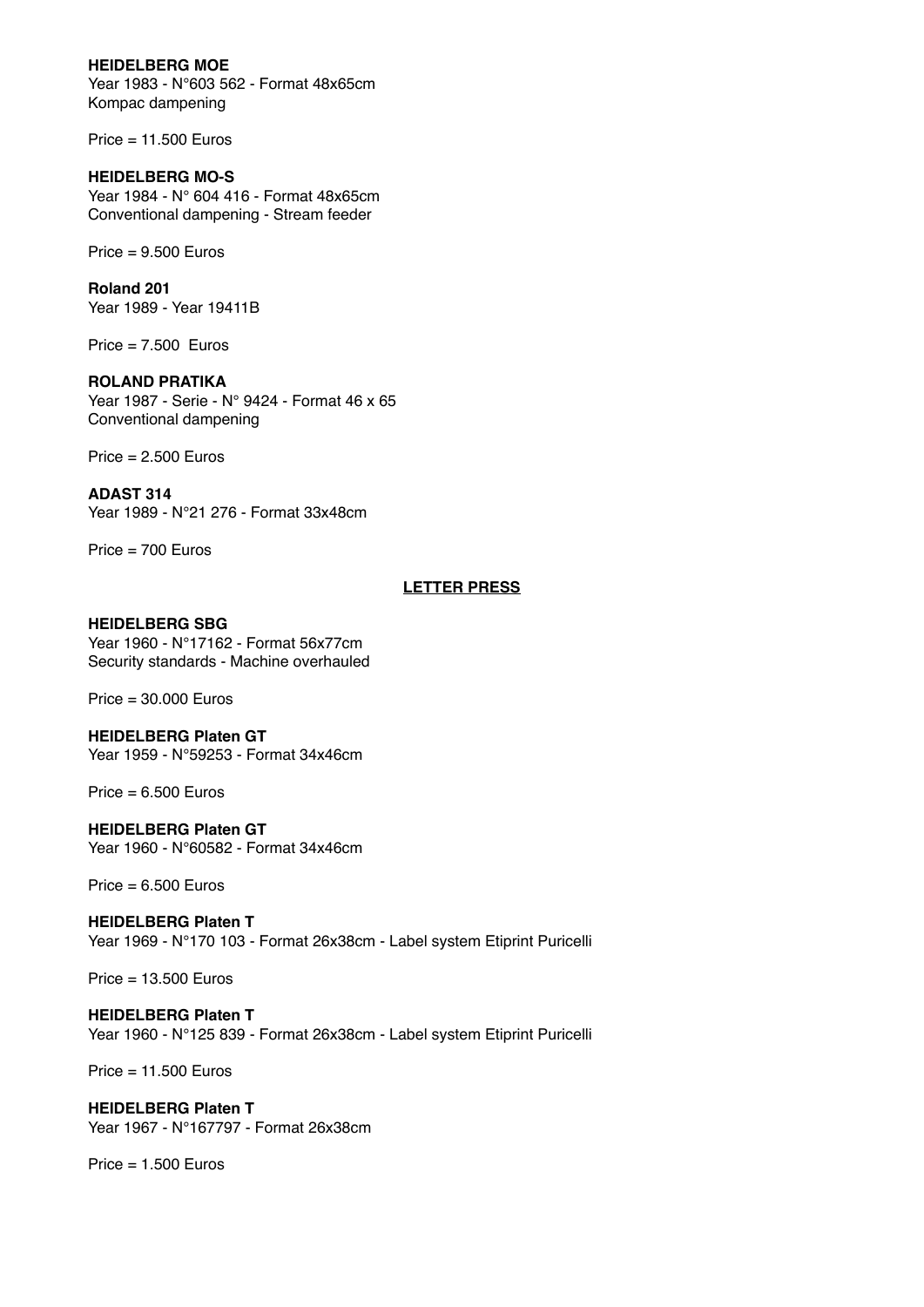### **PRE PRESS**

**CTP Screen 4300 S** Year 2009 - N°1133 - Format 63x83cm Auto loader - Stacker - RIP Harlequin - 90.000 plates produced

Price = 20.000 Euros

## **CTP Acento S**

Year 2006 - N°454 - Format 63x83cm Auto loader - Stacker - RIP Apogee - 111.000 plates produced

Prix = 12.500 Euros

## **CTP Screen PT-R8900**

Year 2011 - N°110 - Format 1165x950cm Auto loader

Price = 28.500 Euros

## **POST PRESS**

## **GUILLOTINES**

### **PERFECTA 92 UC1**

Year 2000 - N°72628 Cells - Program - Air table

Price = 12.000 Euros

#### **Polar 76 EM**

Year 1987 - N°5761146 Cells - Program

 $Price = 4.500 Euros$ 

### **Wolhenberg 115** N°3420-013

 $Price = 4.500 Euros$ 

#### **FL 92** Year 1991

Price  $= 4.500$  Euros

# **FL 76**

Year 1997 - N°2412 - Program - Cells - Air table

 $Price = 3.000$  Euros

## **FOLDER**

# **Stahl KH 78/82**

Year 2011 - N°FH.FNJ0-01544 - Format 78x128cm 4 buckle - 2 knives - Wallet buckles - Pallet feeder - SBP 46 delivery

Price = 50.000 Euros

**STAHL TI52/4 KBK FI52** Year 2002 - N° 251852/02-3077120 - 4 buckles - 1 knife

 $Price = 6.500 Euros$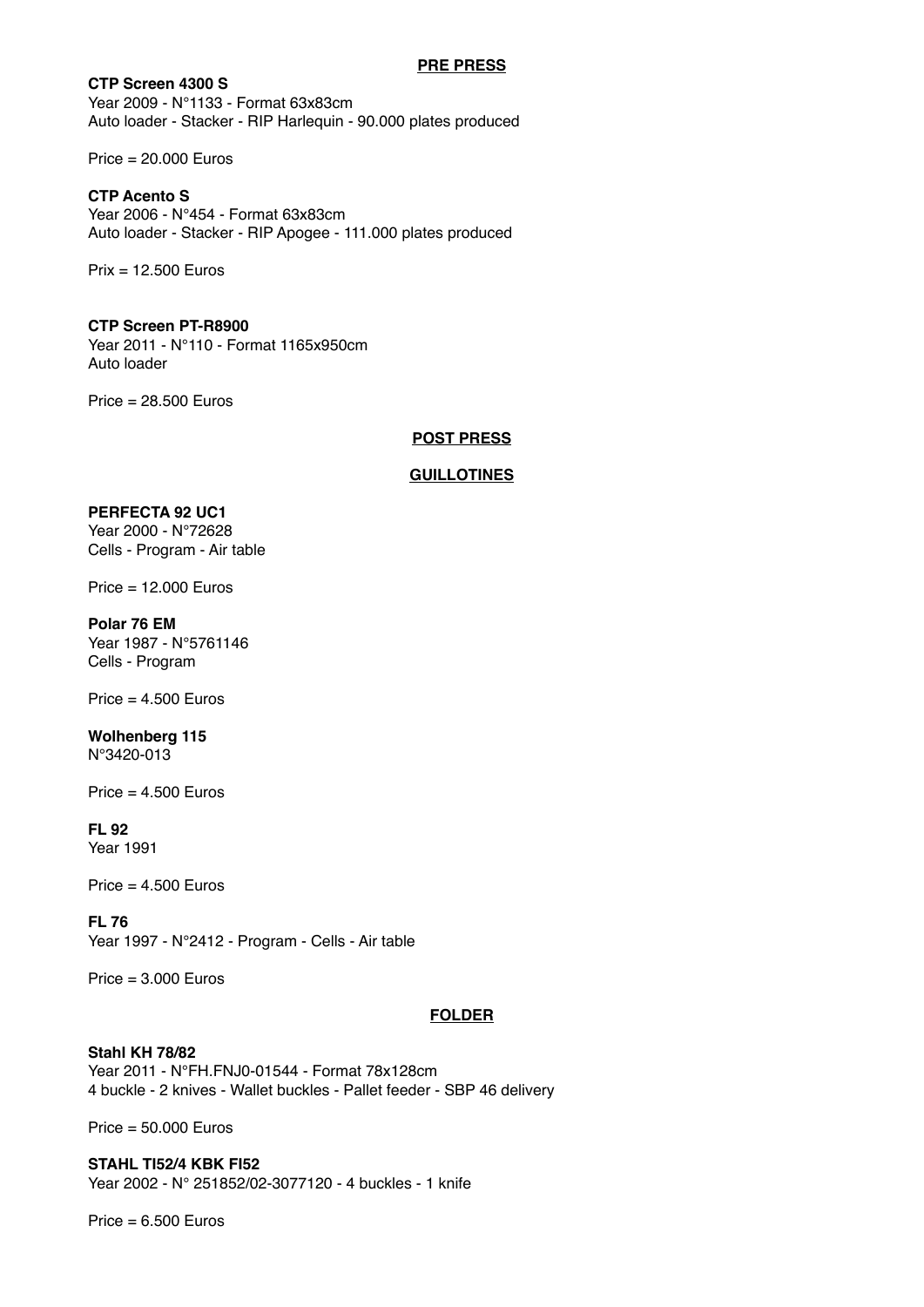**STAHL T49/4-47-4F** Year 1984 - N° 26250 - Format 49 X 66 cm

 $Price = 1.500 Euros$ 

**STAHL T32-1** Year 1993 - N° 101499/93

Price = 700 Euros

**STAHL FA 49 A2** Year 1988 - N° 34996 - 49 X 66 cm

 $Price = 1.500 Euros$ 

**STAHL T 50/4F** Year 1989 - N° 37946/89 - 4 buckles

Price = 1.500 Euros

## **STAHL 50/4F**

Year 1990 - N° 1715 - 4 buckles - Second unit 4 buckles - Delivery

 $Price = 1.500 Euros$ 

**STAHL T 52 3T / 4 F** Year 1987 - N° 97966/87 - 4 buckles - Delivery

 $Price = 1.500 Euros$ 

**MBO K760E S-KTL/4** Format 76 x 120cm - Year 2011 - N°12049110301 4 buckles - 2 knives - Pallet feeder

Price = 37.000 Euros

**MBO M80/6** Format 78 x 120 cm - Year 2016 - N°112530160601 6 automatic buckles - Round pile feederMBO T700

Price = 35.000 Euros

**MBO T72** Format 72 x 115 cm - Year 2002 - N°970917102 4 buckles + 4 buckles - Round pile feeder

 $Price = 5.500 Euros$ 

**MBO K65 4 KTL** Year 1990 - 4 buckles - 2 knives - Pile feeder

Price  $= 4.500$  Euros

**MBO T540** Format 54 x 76 cm - Year 1997 - N°9P04/14 4 buckles - Round pile feeder - Delivery

 $Price = 3.700 Euros$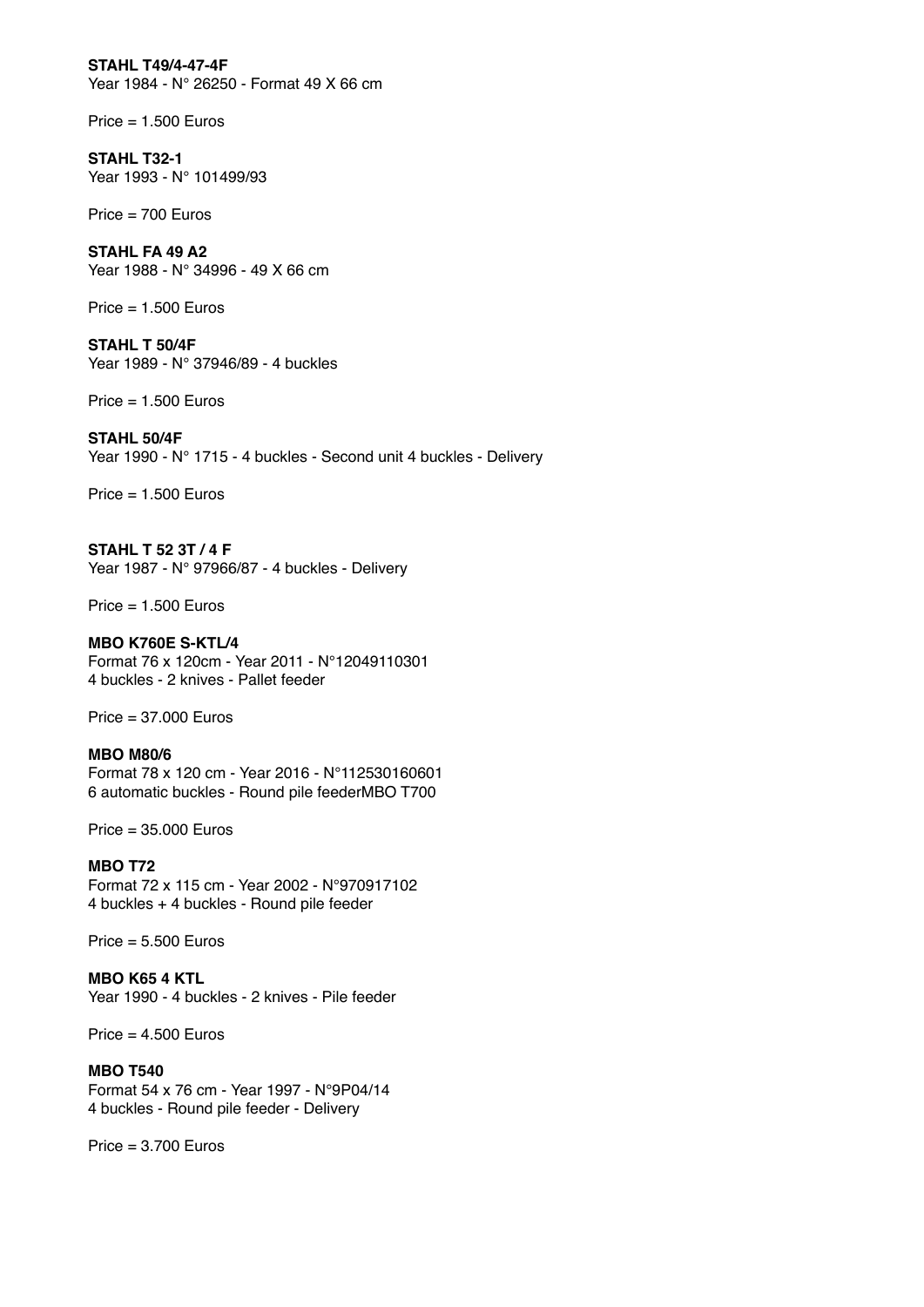**MBO T 540 R** Format 54 x 76 cm - Year 1997 - N° P07/139 - Typ T540-1-54/4 - T540R - Fab 97076 - Rotary feeder - 4 buckles

 $Price = 3.000 Euros$ 

## **MBO T 500-F**

Year 1998 - N°003/130 - 4 buckles - Pile feeder

 $Price = 3.500 Euros$ 

### **MBO T 66**

Rotary T66 R N° 97099/2 - Série P10/187 de 1997 T66-1-66/4 - Fab n° 9709912 2 A56DC n° Q/13 4 buckles T76-3-38/4 - N° Q03/22

 $Price = 4.500 Euros$ 

## **MBO T 66**

Format 60 x 90 cm - Year 1994 - N°L04/101 4 buckles + 4 buckles + 4 buckles - Round pile feeder - Delivery ASP

 $Price = 4.500 Euros$ 

**MBO T 76 2 76/4** Year 1997 - N° 97149 4 buckles - Rotary feeder - Deliver[y](https://www.nmi-poltron.fr/mbot800)

 $Price = 2.000 Euros$ 

## **MBO K 65**

Year 1989 - N°900512540 4 buckles - 2 knives - Delivery

Price = 5.000 Euros

### **MBO T460**

Format 46 x 66 cm - Year 2008 - N°111071071103 4 buckles - Unit Guk 4 buckles - Delivery

 $Price = 6.000 Euros$ 

**MBO Z2 mobile knife** Year 1999 - N°990518463

#### $Price = 3.000 Euros$ **MBO T460-3-X mobile knife** Year 2007 - N°99062

 $Price = 3.500 Euros$ 

### **MBO A56-DC-24 Delivery**

Year 2009 - N°114384081101

 $Price = 2.500$  Euros

## **PALAMIDES ALPHA 500**

Year 2004 - N° 13.00104

 $Price = 10.000 Euros$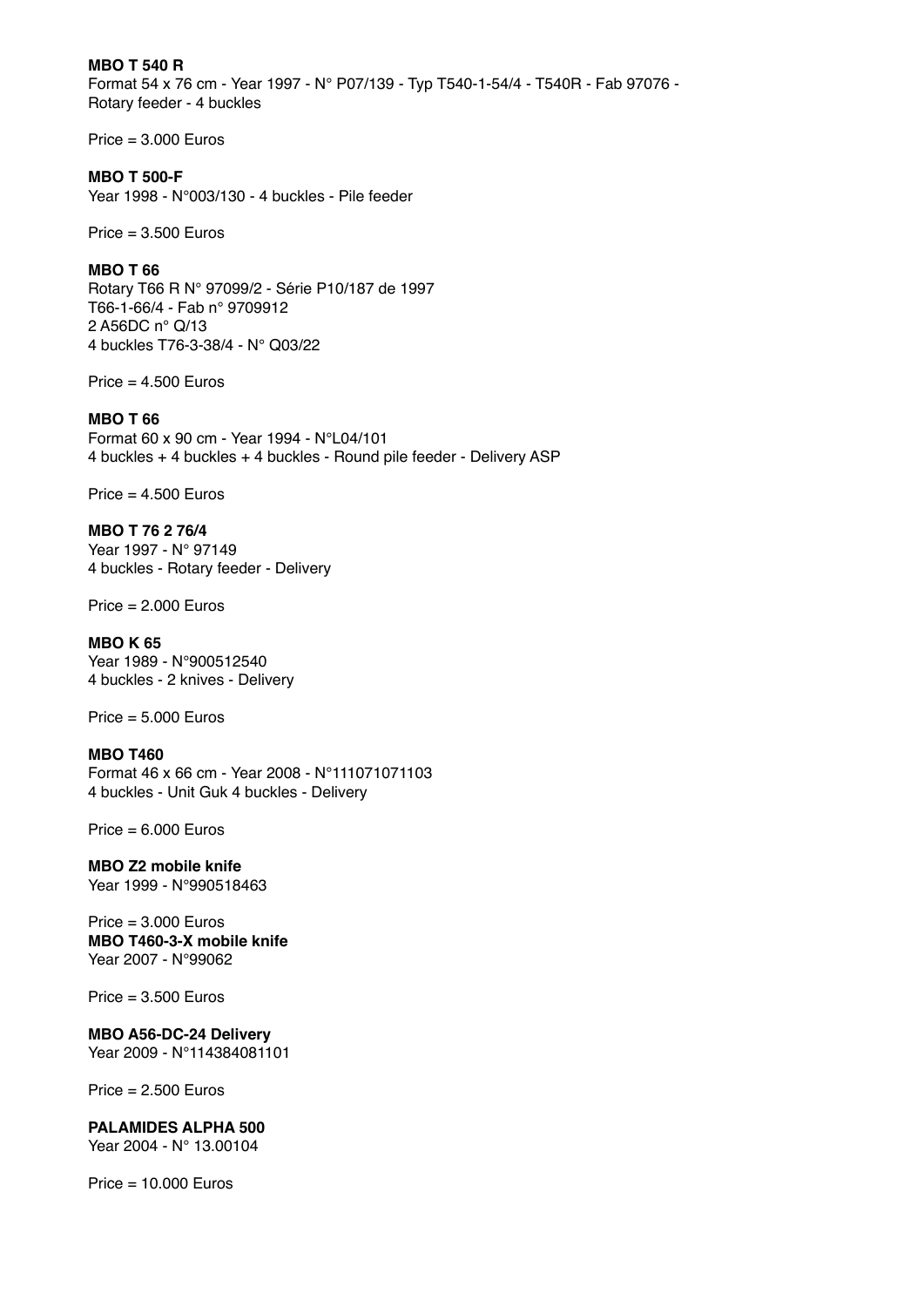## **PALAMIDES BA 700**

Year 2002 - N° 6789 - Typ 102 14 700 35 A 3 STRIP

 $Price = 5.500 Euros$ 

#### **MB Multimaster CAS 38**

 $Price = 2.500 Euros$ 

#### **Faltex** N°1358

Price = 500 Euros

## **COLLATOR**

# **HORIZON VAC 60**

2 towers of 6 station VAC 60 Ha + Vac 60 Hc Stitcher and folder SPF 200A Trimmer FC 200A

Price = 23.000 Euros

## **HORIZON VAC 100**

3 towers of 10 stations Vac 100a + Vac 100m + Vac 100m Stitcher and folder SPF 20 Trimmer FC 20

Price = 16.500 Euros

## **HORIZON VAC 100c**

1 tower of 10 stations Jogger

Price = 4.500 Euros

## **MULLER LANGELFELD**

HF 33 C N° 650 - Typ 91

 $Price = 1.500 Euros$ 

### **PERFECT BINDER**

## **HORIZON BQ 460** Four clamps

Price = 23.000 Euros

# **CP BOURG BB3002**

One clamp - N°613000231

 $Price = 6.500 Euros$